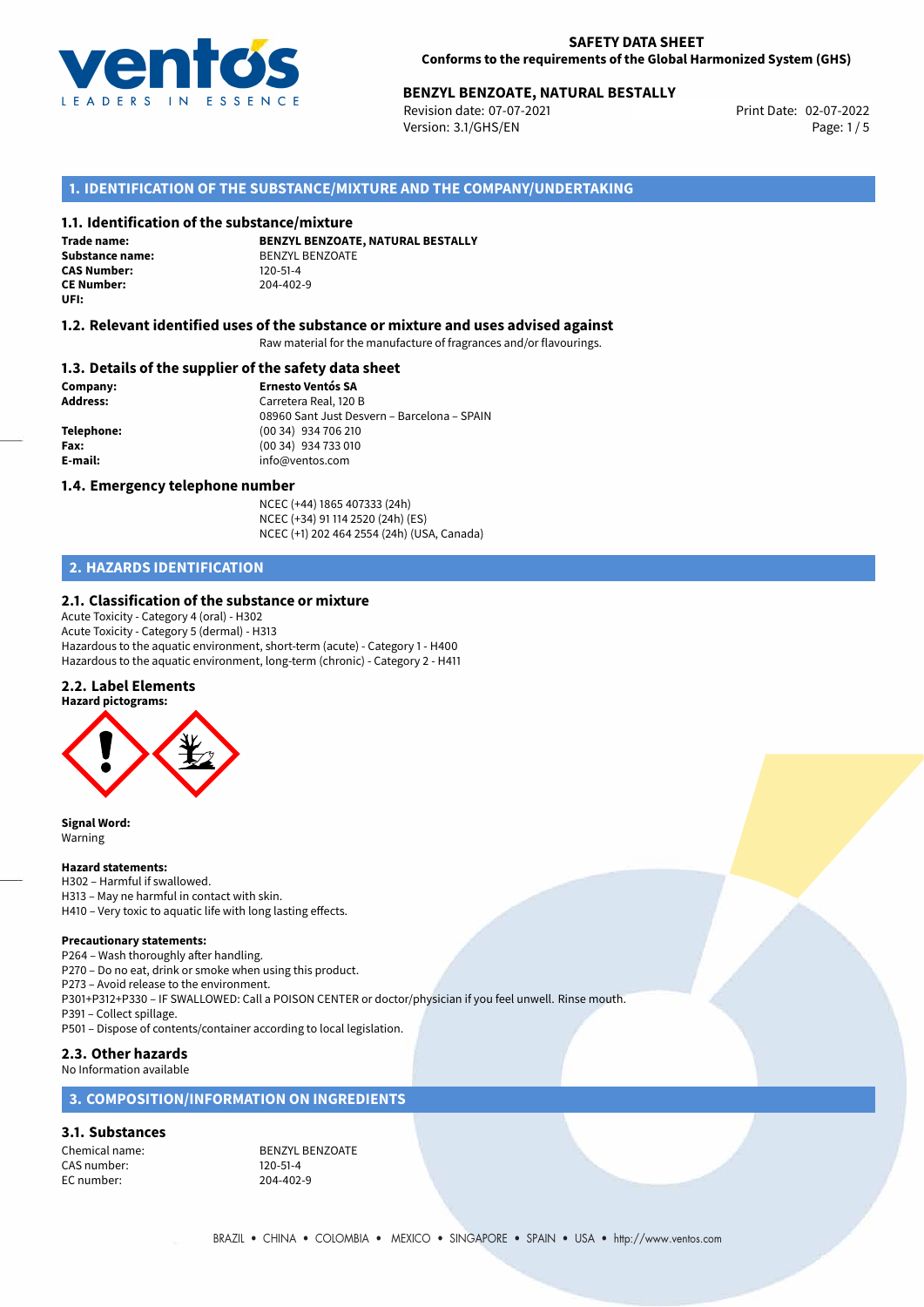

# **BENZYL BENZOATE, NATURAL BESTALLY**<br>Revision date: 07-07-2021<br>Print Date: 02-07-2022

Revision date: 07-07-2021 Version: 3.1/GHS/EN Page: 2 / 5

### **Hazardous constituents:**

| <b>Chemical Name</b> | % (w/w)   | CAS No<br><b>EC No</b> | <b>Classification according to GHS</b>                                                                                                                                                                                                                    |
|----------------------|-----------|------------------------|-----------------------------------------------------------------------------------------------------------------------------------------------------------------------------------------------------------------------------------------------------------|
| BENZYL BENZOATE      | $\geq$ 50 | 120-51-4<br>204-402-9  | Acute Toxicity - Category 4 (oral) - H302<br>Acute Toxicity - Category 5 (dermal) - H313<br>Hazardous to the aquatic environment, short-term (acute) - Category 1 - H400<br>Hazardous to the aquatic environment, long-term (chronic) - Category 2 - H411 |

[See the full text of the hazard statements in section 16.](#page-4-0)

# **3.2. Mixtures**

Not applicable.

# **4. FIRST-AID MEASURES**

# **4.1. Description of necessary first aid measures**

| Ingestion:    | Rinse mouth with water.<br>Obtain medical advice.                                                                                                    |
|---------------|------------------------------------------------------------------------------------------------------------------------------------------------------|
|               | Keep at rest. Do not induce vomiting.                                                                                                                |
| Eye contact:  | In case of contact with eyes, rinse immediately with plenty of water for at least 15 minutes and seek medical advice.                                |
| Inhalation:   | Remove person to fresh air and keep at rest.<br>Seek immediate medical advice.                                                                       |
| Skin contact: | Take off immediately all contaminated clothing.<br>Thoroughly wash affected skin with soap and water.<br>Seek medical attention if symptoms persist. |

# **4.2. Most important symptoms and effects, both acute and delayed**

No information available.

# **4.3. Indication of any immediate medical attention and special treatment needed**

No information available.

# **5. FIRE-FIGHTING MEASURES**

#### **5.1. Extinguishing Media**

Water spray, carbon dioxide, dry chemical powder or appropriate foam. For safety reasons do not use full water jet.

### **5.2. Special hazards arising from the substance or mixture**

Known or Anticipated Hazardous Products of Combustion: Emits toxic fumes under fire conditions.

#### **5.3. Advice for firefighters**

High temperatures can lead to high pressures inside closed containers. Avoid inhalation of vapors that are created. Use appropriate respiratory protection. Do not allow spillage of fire to be poured into drains or watercourses. Wear self-contained breathing apparatus and protective clothing.

# **6. ACCIDENTAL RELEASE MEASURES**

#### **6.1. Personal precautions, protective equipment and emergency procedures**

Evacuate surronding areas. Ensure adequate ventilation. Keep unnecessary and unprotected personnel from entering. Do not breathe vapor/spray. Avoid contact with skin and eyes. Information regarding personal protective measures: see section 8.

#### **6.2. Environmental precautions**

To avoid possible contamination of the environment, do not discharge into any drains, surface waters or groundwaters.

### **6.3. Methods and materials for containment and cleaning up**

Cover with an inert, inorganic, non-combustible absorbent material (e.g. dry-lime, sand, soda ash). Place in covered containers using non-sparking tools and transport outdoors. Avoid open flames or sources of ignition (e.g. pilot lights on gas hot water heater). Ventilate area and wash spill site after material pickup is complete.

#### **6.4. Reference to other sections**

Information regarding exposure controls, personal protection and disposal considerations can be found in sections 8 and 13.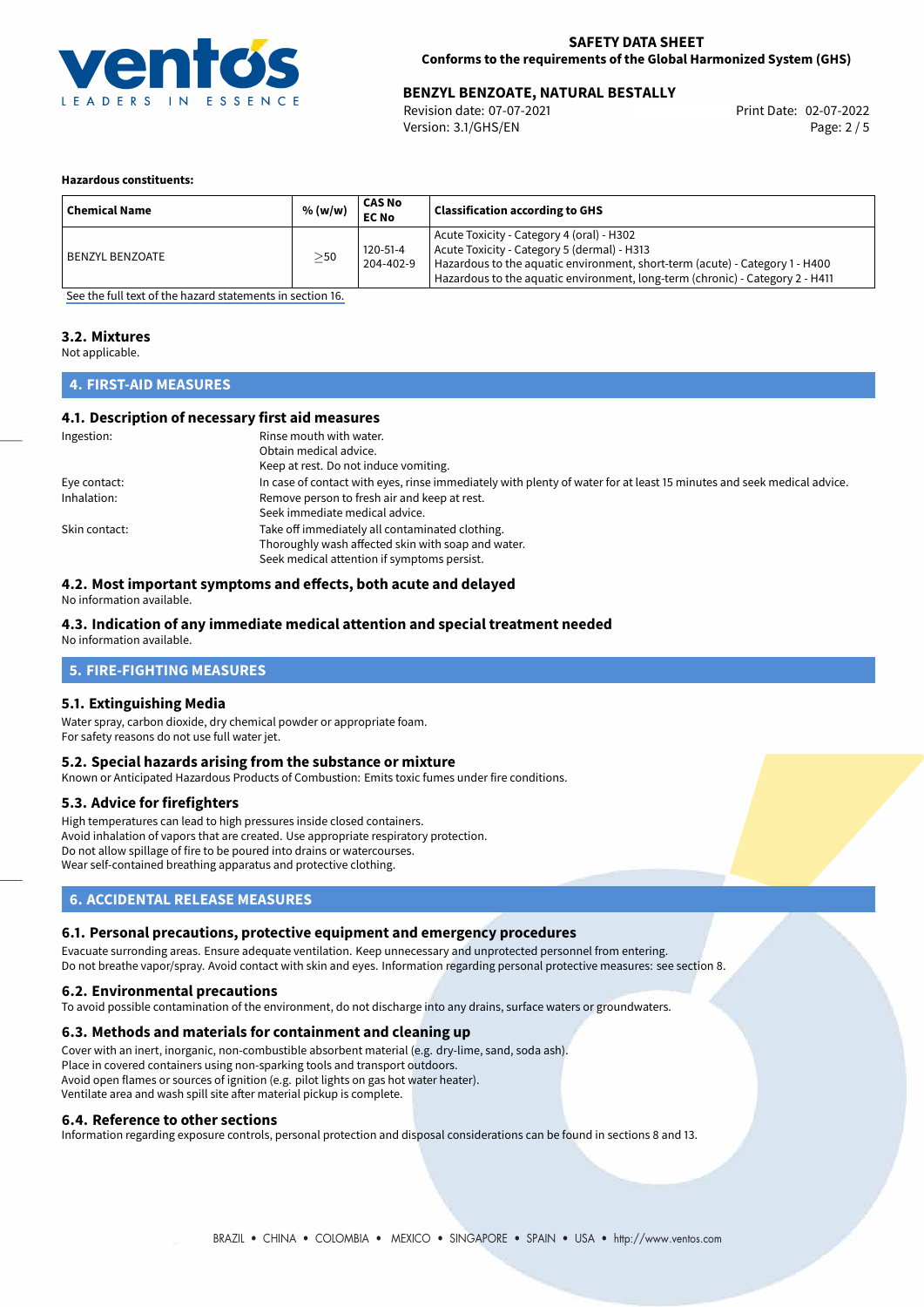

# **BENZYL BENZOATE, NATURAL BESTALLY**<br>Revision date: 07-07-2021<br>Print Date: 02-07-2022

Revision date: 07-07-2021 Version: 3.1/GHS/EN Page: 3 / 5

# **7. HANDLING AND STORAGE**

# **7.1. Precautions for safe handling**

Do not store or handle this material near food or drinking water. Do not smoke. Avoid contact with the eyes, skin and clothing. Wear protective clothing and use glasses. Observe the rules of safety and hygiene at work. Keep in the original container or an alternative made from a compatible material.

# **7.2. Conditions for safe storage, including any incompatibilities**

Store in tightly closed and preferably full containers in a cool, dry and ventilated area, protected from light. Keep away from sources of ignition (e.g. hot surfaces, sparks, flame and static discharges). Keep away from incompatible materials (see section 10).

## **7.3. Specific end use(s)**

No information available.

**8. EXPOSURE CONTROLS AND PERSONAL PROTECTION**

#### **8.1. Control parameters**

Components with occupational exposure limits: None known.

#### **8.2. Exposure controls**

Measures should be taken to prevent materials from being splashed into the body. Provide adequate ventilation, according to the conditions of use. Use a mechanical exhaust if required.

#### **8.3. Individual protection measures, such as personal protective equipment**

| Eye/Face protection:             | Chemical safety goggles are recommended. Wash contaminated goggles before reuse.                                                            |
|----------------------------------|---------------------------------------------------------------------------------------------------------------------------------------------|
| Hand Protection:                 | Chemical-resistant gloves are recommended. Wash contaminated gloves before reuse.                                                           |
| Body protection:                 | Personal protective equipment for the body should be selected based on the task being performed and the risks<br>involved.                  |
| Respiratory Protection:          | In case of insufficient ventilation, use suitable respiratory equipment.                                                                    |
| Environmental exposure controls: | Emissions from ventilation or process equipment should be checked to ensure they comply with environmental<br>protection legislation.       |
|                                  | In some cases, filters or engineering modifications to the process equipment will be necessary to reduce emissions to<br>acceptable levels. |
|                                  |                                                                                                                                             |

# **9. PHYSICAL AND CHEMICAL PROPERTIES**

# **9.1. Information on basic physical and chemical properties**

| Appearance:                            | Liquid/solid              |
|----------------------------------------|---------------------------|
| Colour:                                | Conforms to standard      |
| Odour:                                 | Conforms to standard      |
| Odour theshold:                        | Not determined            |
| pH:                                    | Not determined            |
| Melting point/freezing point:          | $18 - 19$                 |
| Boling point/boiling range (°C):       | 323 - 325 (760 mm Hg)     |
| Flash point:                           | 148 °C                    |
| Evaporation rate:                      | Not determined            |
| Flammability:                          | Not determined            |
| Lower flammability/Explosive limit:    | Not determined            |
| Upper flammability/Explosive limit:    | Not determined            |
| Vapour pressure:                       | Not determined            |
| Vapour Density:                        | Not determined            |
| Density:                               | 1,117 - 1,123 g/mL (20°C) |
| Relative density:                      | $1,117 - 1,123$ (20°C)    |
| Water solubility:                      | <b>INSOLUBLE IN WATER</b> |
| Solubility in other solvents:          | <b>SOLUBLE IN ETHANOL</b> |
| Partition coefficient n-octanol/water: | Not determined            |
| Auto-ignition temperature:             | Not determined            |
| Decomposition temperature:             | Not determined            |
| Viscosity, dynamic:                    | Not determined            |
| Viscosity, kinematic:                  | Not determined            |
| Explosive properties:                  | Not determined            |
| Oxidising properties:                  | <b>NONE EXPECTED</b>      |
|                                        |                           |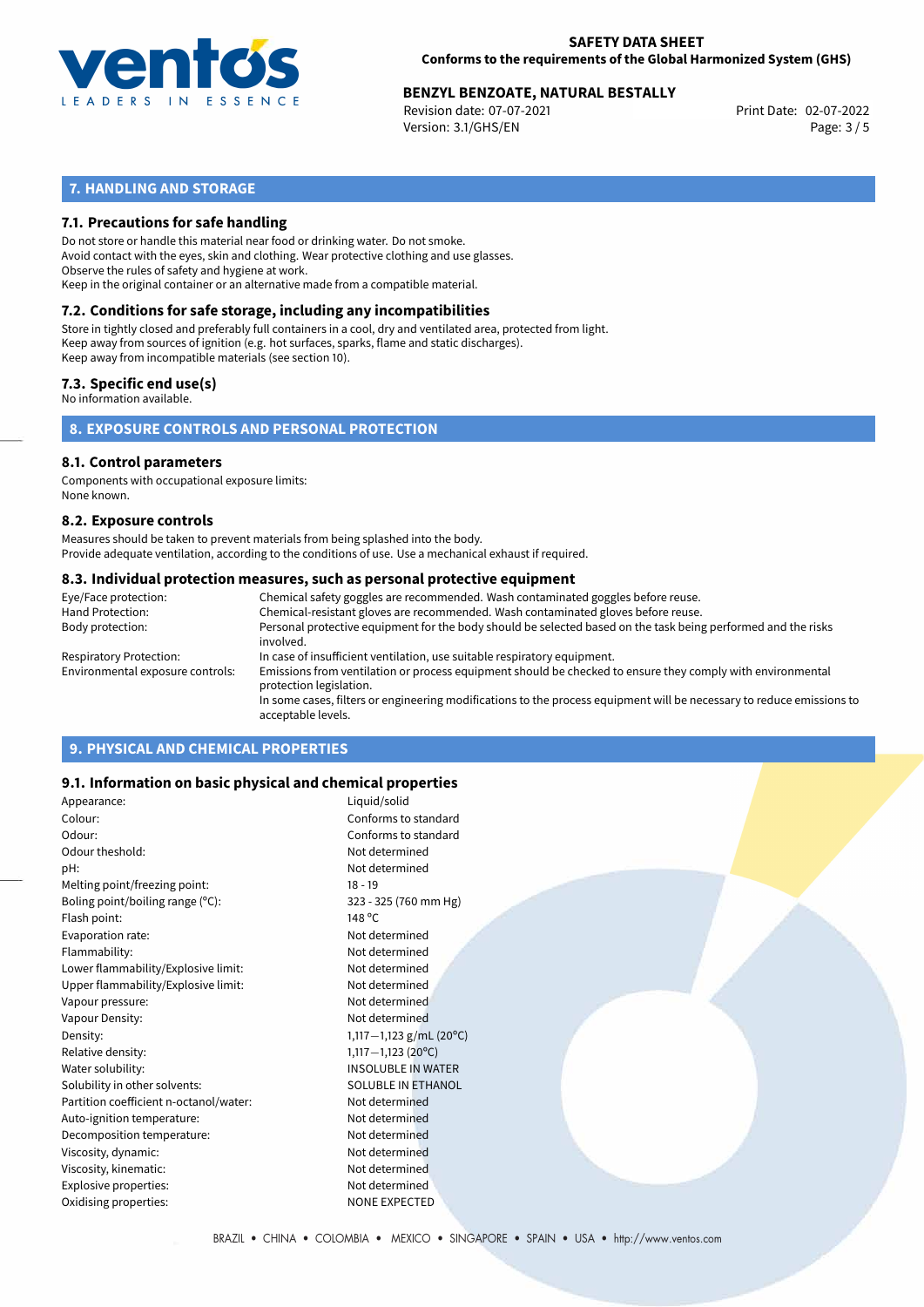

# **BENZYL BENZOATE, NATURAL BESTALLY**<br>Revision date: 07-07-2021<br>Print Date: 02-07-2022

Revision date: 07-07-2021 Version: 3.1/GHS/EN Page: 4 / 5

# **10. STABILITY AND REACTIVITY**

### **10.1. Reactivity**

No hazardous reactions if stored and handled as prescribed/indicated.

#### **10.2. Chemical stability**

The product is stable if stored and handled as prescribed/indicated.

#### **10.3. Possibility of hazardous reactions**

No hazardous reactions if stored and handled as prescribed/indicated.

#### **10.4. Conditions to Avoid**

Conditions to Avoid: Excessive heat, flame or other ignition sources.

### **10.5. Incompatible materials**

Avoid contact with strong acids and bases and oxidizing agents.

## **10.6. Hazardous decomposition products**

During combustion may form carbon monoxide and unidentified organic compounds.

# **11. TOXICOLOGICAL INFORMATION**

| <b>Acute toxicity</b>             | Harmful if swallowed. May ne harmful in contact with skin.                |
|-----------------------------------|---------------------------------------------------------------------------|
| <b>Skin corrosion/irritation</b>  | Based on the data available, the criteria for classification are not met. |
| Serious eye damage/irritation     | Based on the data available, the criteria for classification are not met. |
| Respiratory or skin sensitisation | Based on the data available, the criteria for classification are not met. |
| <b>Germ cell mutagenicity</b>     | Based on the data available, the criteria for classification are not met. |
| Carcinogenicity                   | Based on the data available, the criteria for classification are not met. |
| <b>Reproductive toxicity</b>      | Based on the data available, the criteria for classification are not met. |
| <b>STOT-single exposure</b>       | Based on the data available, the criteria for classification are not met. |
| <b>STOT-repeated exposure</b>     | Based on the data available, the criteria for classification are not met. |
| <b>Aspiration hazard</b>          | Based on the data available, the criteria for classification are not met. |

# **12. ECOLOGICAL INFORMATION**

### **12.1. Toxicity**

**Assessment:** Very toxic to aquatic life with long lasting effects. **Experimental/calculated data:** No information available.

## **12.2. Degradability**

No information available.

#### **12.3. Bioaccumulative potential** No information available.

**12.4. Soil mobility** No information available.

# **12.5. Other adverse effects**

See also sections 6, 7, 13 and 15 Do not allow to get into waste water or waterways.

# **13. DISPOSAL CONSIDERATIONS**

#### **13.1. Waste treatment methods**

Dispose of in accordance with national and local environmental regulations.